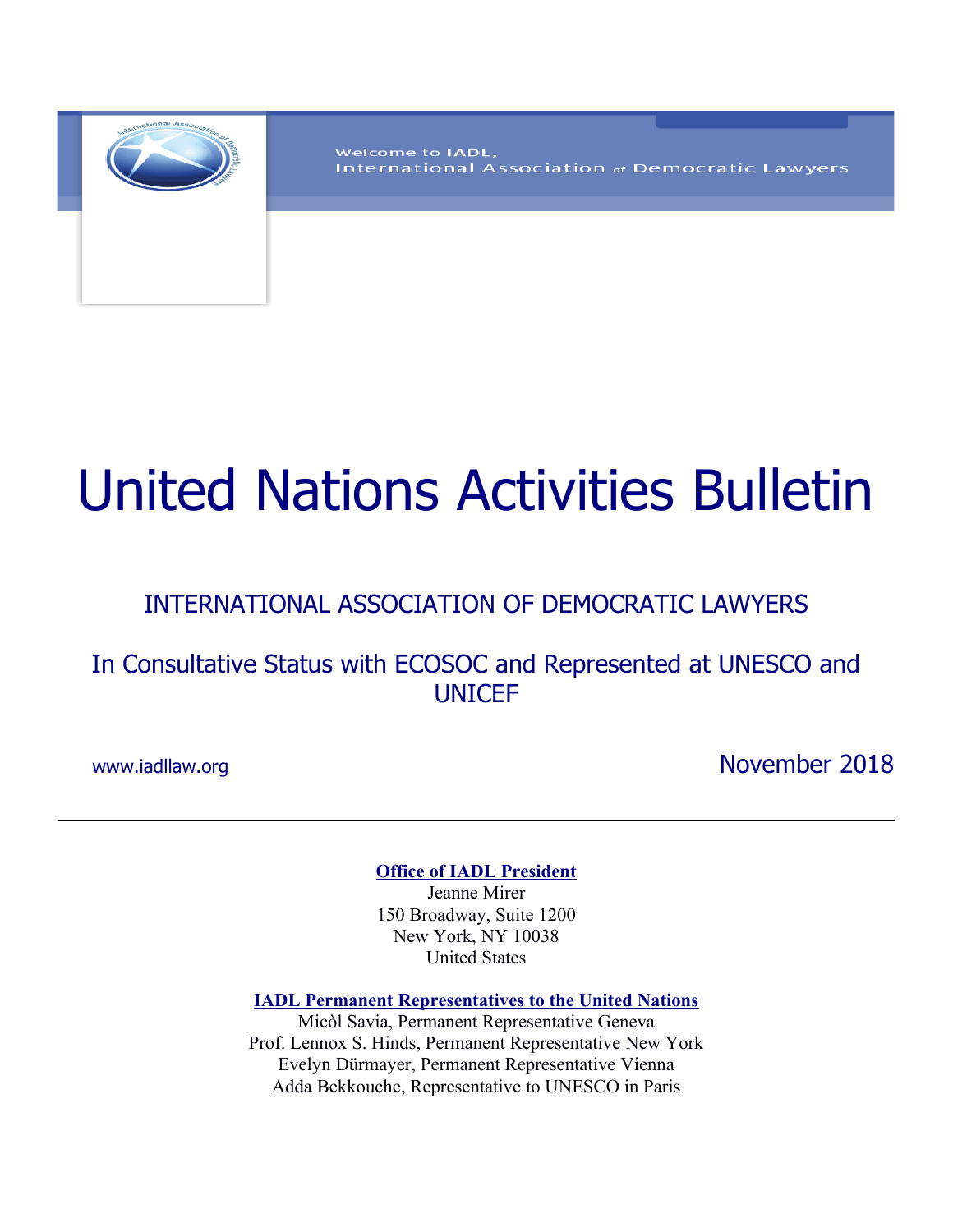### **TABLE OF CONTENTS**

## **IADL members join in sadness and outrage at killing of NUPL Philippines lawyer Benjamin Tarug Ramos**

IADL members join in sadness and outrage at the killing of people's lawyer Benjamin Tarug Ramos, a founding member of the National Union of Peoples' Lawyers (NUPL) Philippines, and Secretary General of the Negros Occidental Chapter. NUPL is a member association of the IADL. Attorney Ramos was shot dead by a gunman on a motorcyle. Philippine police had falsely tagged him as member of the underground armed movement. He is the  $34<sup>th</sup>$  lawyer killed under the 2-year administration of President Duterte. Please see the IADL website homepage at [www.iadllaw.org](http://www.iadllaw.org/) for an article in rememberance of Attorney Ramos by his friend Edre Olalia, NUPL President and IADL bureau member.

## **NEW YORK REPORT**

*IADL Alternate Representative Beth S. Lyons provided the below report on her United Nations activities during the last period.* 

*During the last period, Alternate Representative Claire Gilchrist handled the accreditation process for the IADL delegation to the Assembly of States Parties and produced this abridged Bulletin.*

## **Report from Alternate Representative Beth S. Lyons**

1. My work for IADL in the past period continues to be circumscribed by my ICC trial obligations as a Co-Counsel (Defence) in the *Ongwen* case. Since June 2018, I am mostly based in the Hague and unavailable to attend any UN or UN related activities in New York.

2. *Assembly of States Parties (ASP)* – The ASP takes place in the Hague during the week of 5-12 December. I have focused on a) doing outreach (both within IADL and my ICC team) to form a delegation; and b) providing assistance to Alternate Representative Claire Gilchrist who has handled the accreditation process (within IADL as well as with the Coalition for the International Criminal Court),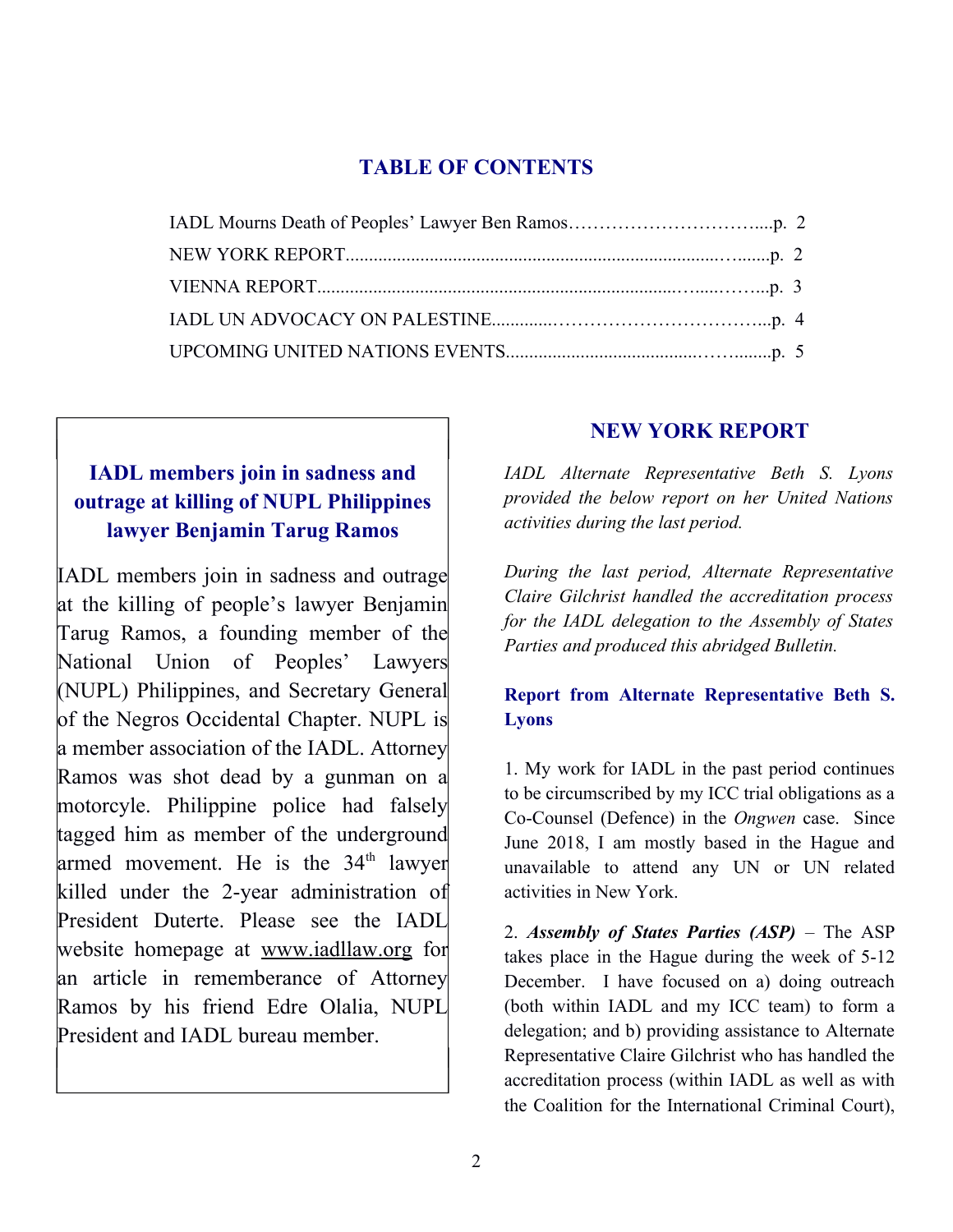and Bureau member Carlos Orjuela, who is organizing an IADL side event on Palestine on 10 December at the ASP.

For the side event, Bureau member Raji Sourani has agreed to be the main speaker and has suggested other possible speakers. A main focus of the event is the *International Lawyers Campaign for the Investigation and Prosecution of the Crimes Committee Against the Palestinian People*.

The IADL Delegation to the ASP includes Bureau members Bernard Anoumo Dodji Bokodjin, Hasan Tarique Chowdhury, Richard Harvey, Carlos Orjuela and Raji Sourani; Associate Bureau member Beth Lyons; ICC Victims' attorney Mayombo Kassongo; lawyer Nkongho Felix Agbor Anyior with the Center for Human Rights and Democracy in Africa (CHRDA), and a few team members from the *Ongwen* defence team. Reports from the ASP will appear in the next *Bulletin*.

3. *International Lawyers Campaign for the Investigation and Prosecution of the Crimes Committee Against the Palestinian People* – I have lobbied (albeit unsuccessfully) within the Defence Committee of the ICC Bar Association (ICCBA), and also with the ICCBA President Chief Charles Taku for organizational endorsement of the Petition. The decision of the ICCBA Executive Committee was that individuals could sign, but the organization would not endorse it. I have put the Chair of the Defence Committee, who is from Lebanon, in contact with our Lebanese association. In addition, I sent the petition to a personal list of colleagues (approximately 100) for signature. The last time I looked, only a few people actually signed and I did not have time to follow up.

#### 4. *Organizational Issues*

*Dues and Membership:* I want to re-iterate that the logistics need to be resolved urgently. I meet

individuals who want to join IADL (and where there may not be a national association), but the information for membership (including membership application) is not available on the website.

*Coverage of UN events in New York:* At this point, we have no IADL presence at the major UN events, with a few exceptions (CSW in March, ASP twice a year, etc.) In the past, we regularly covered at least 5 or 6 events a year, plus UN related events at venues outside UN Headquarters. Coverage was provided by Alternate Representatives and law student volunteers (who were supervised by Alternate Representatives). One problem is that no Alternate Representatives to the UN in New York City are currently based there: Beth is in the Hague, Claire is in Boston and Aaron commutes between New York City and Detroit. Similarly, it is difficult to find law school volunteers without a major outreach effort. This has worked in the past, but we do not have Alternate Representatives with the time to put effort into this. My thought was that we should work through the NLG International Committee, and I have requested our President to identify a person or persons in the International Committee who would be interested in attending UN events on behalf of IADL. This is an excellent opportunity for lawyers and law students interested in international law. If Bureau members have other ideas, please let us know.

#### **VIENNA REPORT**

*IADL Permanent Representative Evelyn Dürmayer provided the following report on her United Nations activities in Vienna from June to December 2018.* 

On June 22, 2018, Liberato Bautista, the newly elected president of the Conference of Non-Governmental Organizations in Consultative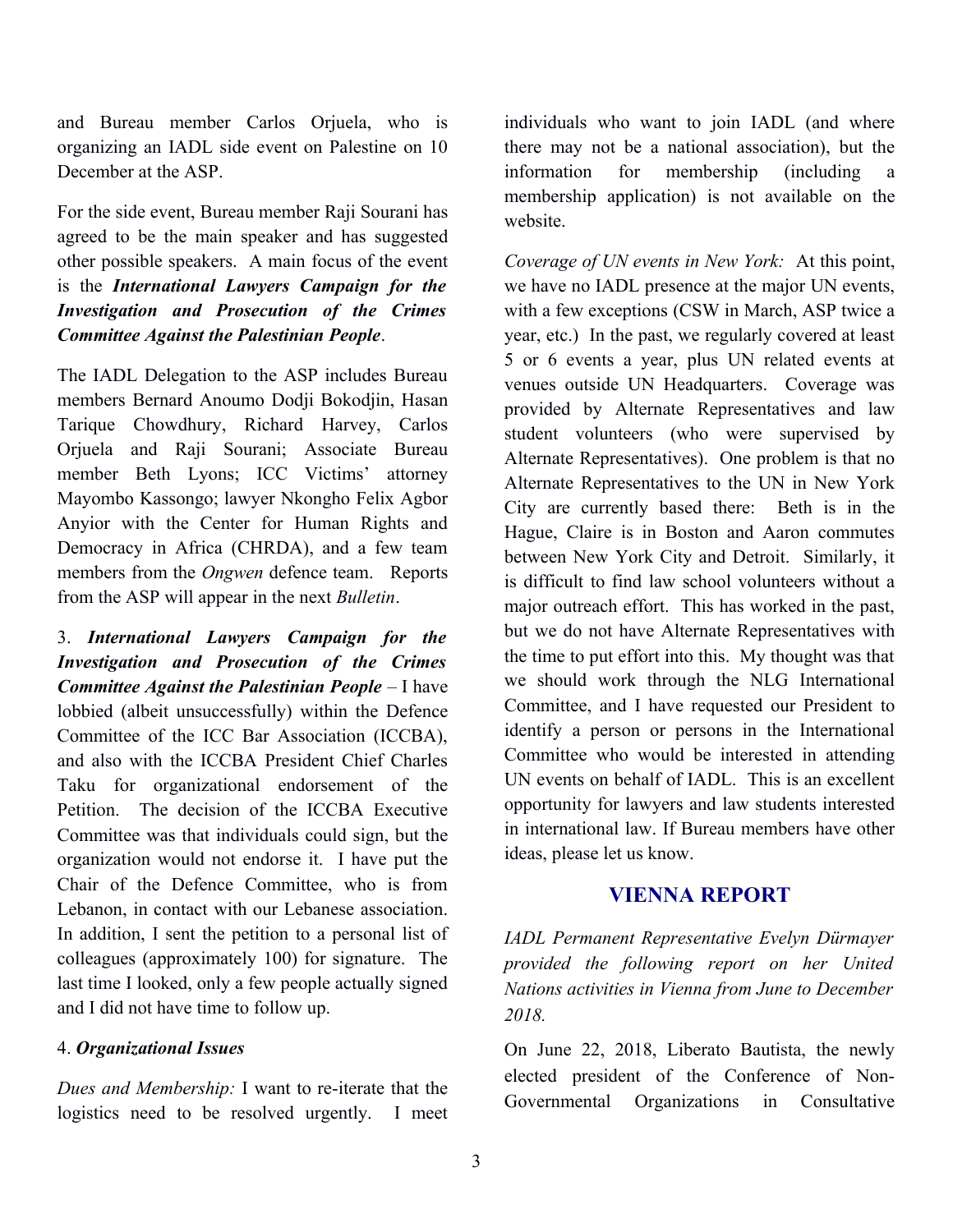Relationship with the United Nations (CoNGO), was in Vienna to meet members of the NGO Committees and to share his views on the role of NGOs in the international community. He emphasized the importance for NGOs of strengthening relationships with the United Nations and its agencies.

The first meeting of the NGO Committees after the summer break took place on September 27, 2018. The meeting began with discussion and preparation of the written statement for the 63rd Commission on the Status of Women. Following the preparation of the statement, members were presented with an event entitled «Contemporary enslavement and trafficking of women and girls», organized by ACUNS, Soroptimist and the NGO Committee on the Status of Women, Vienna. Eight panelists each had five minutes in which they presented different and strong statements on the subject from various angles.

The following are a few of the essential arguments of the speakers at the event :

-the need to introduce an international legal definition of «human trafficking« provided in the Protocol on Trafficking in Persons to the Convention against Transnational Organized Crime ;

-the 2017 Global Estimates of Modern Slavery revealed that women and girls account for nearly three- quarters of victims of modern slavery ;

-the need to widen the theoretical concepts and find an integrated theory for a better explanation and response ;

-new approaches are to be established, to overview human trafficking and follow new prevention strategies such as the «Nordic Model» (Jacki Jones, Feminist Legal Studies, Bristol Law School, UK);

-the need to address «temporary marriages» in Iraq, Iran and Afghanistan ( Behnaz Hosseini, Research Fellow, University of Alberta, Canada);

-the need to eliminate poverty as one of the root causes and introduce a model in Nepal (Soroptimist International);

-the need to frame acts « Family-Based Non-State Torture » (Jeanne Sarson and Linda MacDonald, independent researchers, Canada).

The sole meeting in the month of October was held on October 25, 2018. The focus of the meeting was on the written statement for CSW63. A new and different approach to the statement this year is the fact that the statement was signed by the member organisations and three organizations of the NGO Committee on the Status of Women, Geneva.

Another matter was preparing the annual two weeks against violence at the occasion of the 70th Anniversary of the Universal Declaration of Human Rights on December 10, 2018. Films will be presented in movie theaters and at the organisation by four NGO Committees in Vienna namely the NGO Committee on the Status of Women, Vienna, the Peace Committee, the Committee on Sustainable Development, and the Committee on Aging. Each Committee will choose a speaker to comment on the Declaration. The details will be the sole point on the agenda for the meeting on November 15.

#### **IADL UN ADVOCACY ON PALESTINE**

#### *The following report was provided by IADL bureau member Carlos Orjuela.*

In September, IADL launched the 'International Lawyers Campaign for the Investigation and Prosecution of the Crimes Committed Against the Palestinian People'. This followed a meeting